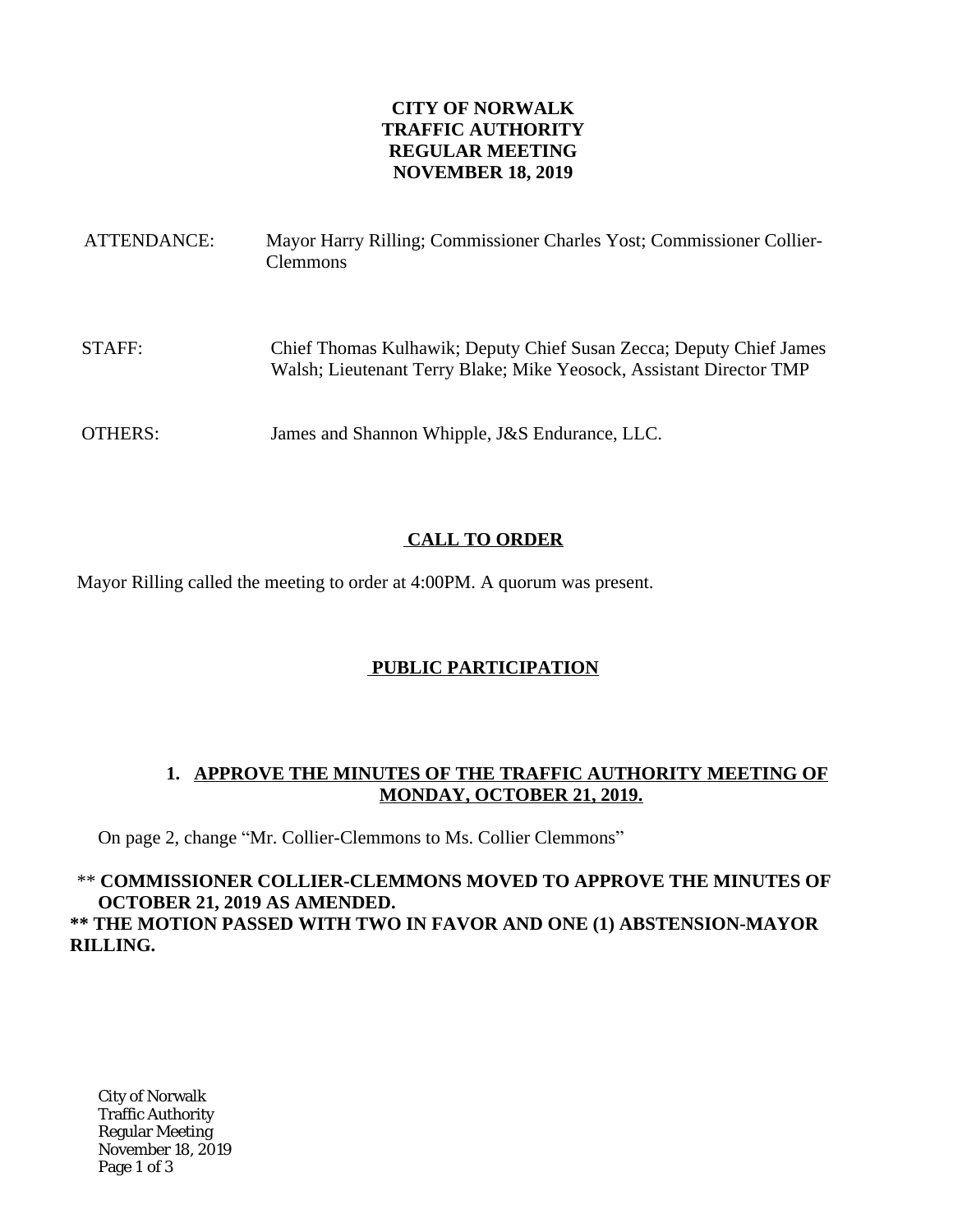# **2. APPROVE THE 2020 MEETING SCHEDULE FOR THE NORWALK TRAFFIC AUTHORITY.**

## **\*\* COMMISSIONER YOST APPROVE THE 2020 MEETING SCHEDULE FOR THE NORWALK TRAFFIC AUTHORITY. \*\* THE MOTION PASSED UNANIMOUSLY.**

#### **3. APPROVE THE RACE ROUTES FOR THE 2020 SONO HALF MARATHON AND SONO 5K ON SUNDAY, OCTOBER 4, 2020.**

Mr. Yeosock said the route will be the same as it was this year. Mayor Rilling said that he had only received one complaint from someone who had to wait because the officer would not let them through even though there were no runners in the area at the time. Mayor Rilling requested that the officers be instructed that when there is an intersection and no runners coming through that they should let the traffic through. Mr. Whipple said that he only received one complaint as well and that it was a successful event and holding it on Sunday worked out great.

# **\*\* COMMISSIONER COLLIER-CLEMMONS MOVED TO APPROVE THE RACE ROUTES FOR THE 2020 SONO HALF MARATHON AND SONO 5K ON SUNDAY, OCTOBER 4, 2020.**

**\*\* THE MOTION PASSED UNANIMOUSLY.**

#### **4. APPROVE THE PROCESSION ROUTE FOR THE FEAST OF OUR LADY OF GUADALUPE FO SUNDAY, DECEMBER 8, 2019.**

Mr. Yeosock said that the parade route will go down Lowe Street. Mayor Rilling said that could be challenging and asked how many participants there are and if they will be walking the road. Mr. Yeosock said approximately 90 and there are sidewalks on the route. Mayor Rilling said the sidewalks and road are very narrow. Chief Kulhawik asked if they had come to the Police Department yet for the permit. Lieutenant Blake said "yes" and they have been told a police escort would be required because they will be crossing Dr. Martin Luther King Drive.

#### \*\* **COMMISSIONER COLLIER-CLEMMONS MOVED TO APPROVE THE FEAST OF OUR LADY OF GUADALUPE FOR SUNDAY, DECEMBER 8, 2019 SUBJECT TO THE APPLICANT WORKING WITH THE POLICE DEPARTMENT TO ENSURE THAT THE ROUTE IS APPROPRIATE AND THE PROPER MEASURES ARE IN PLACE TO PROTECT THE MARCHERS. \*\* THE MOTION PASSED UNANIMOUSLY.**

City of Norwalk Traffic Authority Regular Meeting November 18, 2019 Page 2 of 3